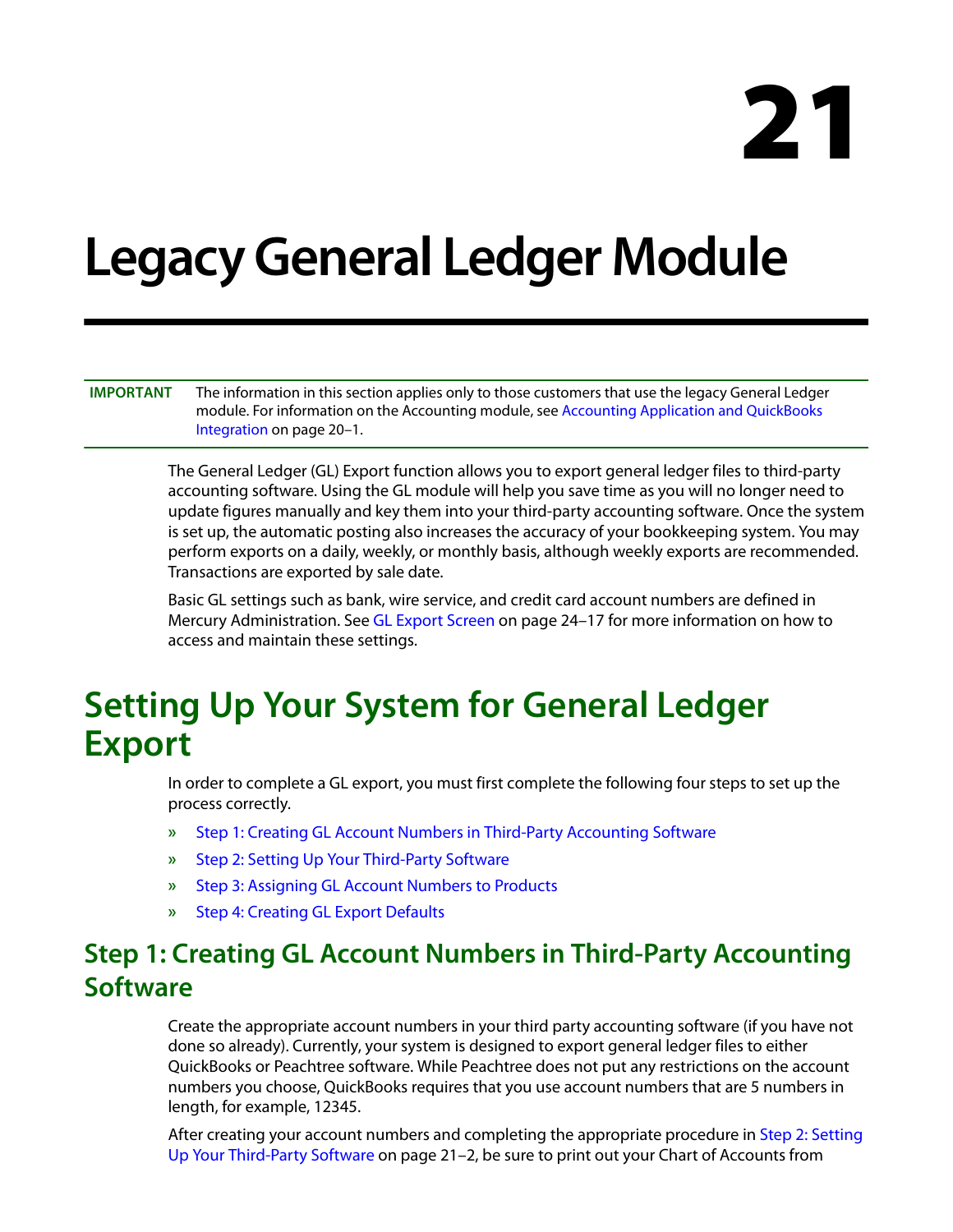Peachtree or QuickBooks so you may match the account numbers to your products and accounts in Step 3: Assigning GL Account Numbers to Products on page 21–3.

#### **Step 2: Setting Up Your Third-Party Software**

Refer to the additional configuration information, depending on which third-party accounting software package you have chosen, in addition to studying your QuickBooks or Peachtree manual. The additional procedures are required in order to make each import go quickly and smoothly.

#### **Peachtree 2000 Configuration Information**

**TASK To perform your first export if you are using Peachtree 2000 as your third-party accounting software:**

- **1** After setting up your store name and accounting information in Peachtree, on the **File** menu, click **Select Import/Export**.
- **2** In the left pane, click **General Ledger**. In the right pane, click **General Journal**.
- **3** Click **Import**.
- **4** When the **General Journal** opens, click the **Field** tab.
- **5** Click **Deselect All**.
- **6** Click in the **Show** column so a red check mark appears in front of the following options:
	- **» Date**
	- **» Reference**
	- **» Number of Distributions**
	- **» G/L Account**
	- **» Description**
	- **» Amount**
- **7** Click the **Options** tab.
- **8** Click on the arrow under **Import/Export File** and choose the location and file name of your default Peachtree export file. Click **Save**.
- **9** When the **Save As** window opens, type a name for the **General Journal** name and a description. For example, you may wish to type GL Import as a file name and File Import as a description. Click **OK**. This will save your GL import settings so that you don't have to reselect the fields you want imported each time you run an import into Peachtree. It also saves the location and file name you created for the import.
- **10** Click **OK** in the **General Journal** window.
- **11** Click **Yes** if you wish to make a backup of your file by default, before exporting. Or, click **No**, if you do not wish to make a backup by default.
- **NOTE** If you run a General Ledger report after importing transactions from FTD Mercury, and the report is blank, check the date on the report. If the date on the report is not within the date range of the transactions, you will need to change the system date. To do this, select Tasks > System > Change Account Period, click the arrow, and then select the correct date range. You may then rerun the General Ledger report.

#### **QuickBooks Configuration Information**

If you have chosen QuickBooks as your third-party accounting software, you will need to follow the procedure below before you perform your first export.

As you create your Chart of Accounts in QuickBooks, each account must have a type associated with it. This allows QuickBooks to import account information correctly from FTD Mercury. There are at least three accounts (**FTD Incoming Wire Receivable**, **FTD Outgoing Wire Payable**, and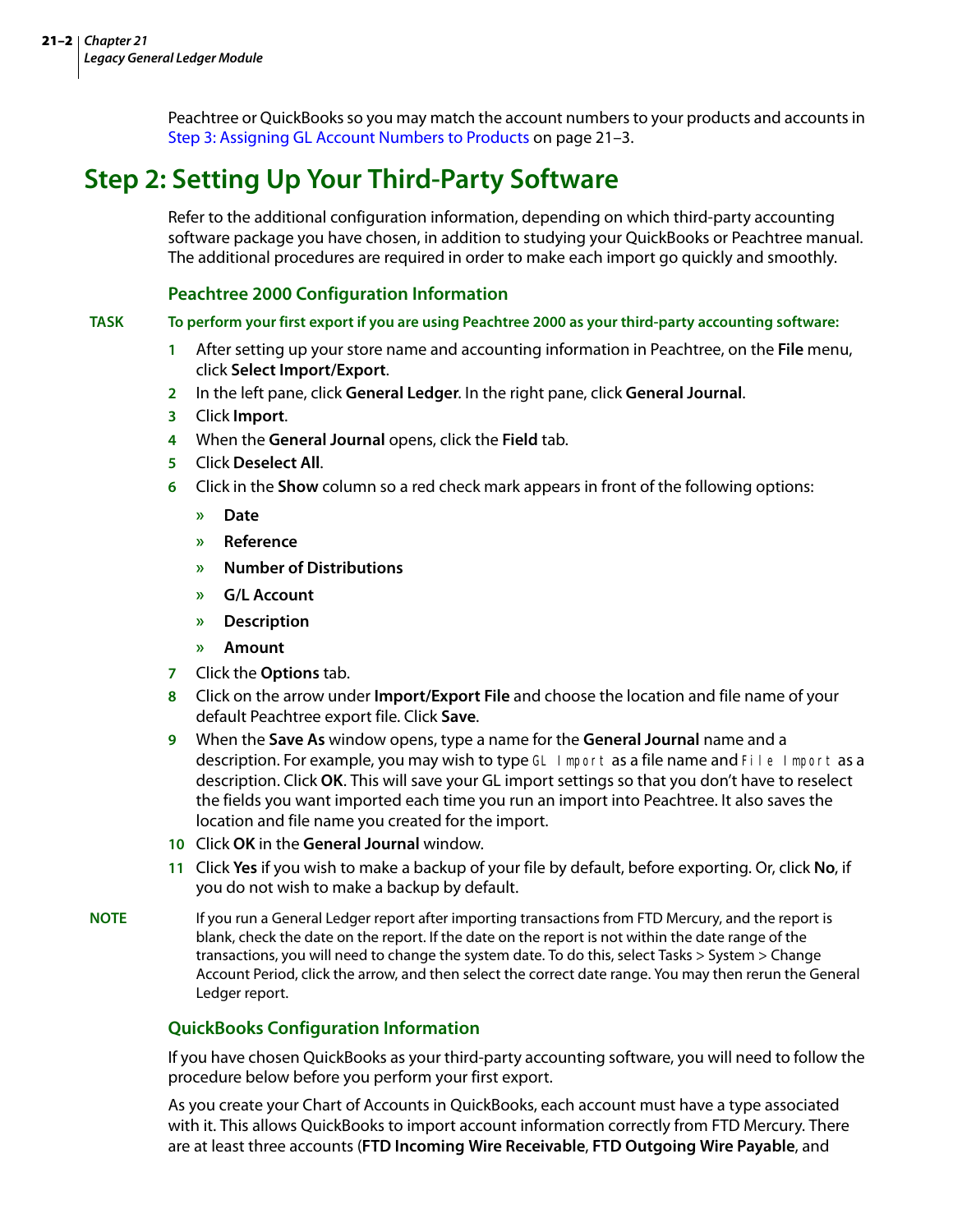**Credit Cards**) that need to be assigned a particular account type in the **Type** field in order to avoid import errors. If you are a member of any additional wire services you will also need to set up your **TEL Incoming Wire Receivable** and **Outgoing Wire Payable** accounts similarly. Thus, this procedure will need to be completed at least three times, once with each account specified in the list in the procedure.

#### **TASK To configure QuickBooks for each account:**

- **1** Double-click the **QuickBooks Pro** icon on your desktop.
- **2** Click **Chart of Accounts** in the left hand menu.
- **3** Click **Account** at the bottom of the **Chart of Accounts** window.
- **4** Choose **New**.
- **5** When the **New Account** window opens, type the name of the account you wish to set up in the **Name** field, and then click the arrow in the **Type** list and choose the correct account type according to the list below:
	- **» If you are setting up FTD Incoming Wire Receivable in the Name field, choose Accounts Receivable in the Type field.**
	- **» If you are setting up FTD Outgoing Wire Payable in the Name field, choose Other Current Liability in the Type field.**
	- **» If you are setting up Credit Cards account in the Name field, choose Bank in the Type field.**
- **6** Type the appropriate information into the remaining fields of the window.
- **7** Click **OK** after adding each account type.

In order to complete your Chart of Accounts, continue creating your remaining GL accounts in the **Chart of Accounts** window.

#### **Step 3: Assigning GL Account Numbers to Products**

Assign the appropriate GL account numbers from your Peachtree or QuickBooks Chart of Accounts to each of the products in FTD Mercury through the **Product Entry** window. The **GL Account Number** field allows you to type in the GL account number to which each product or fee should be exported. You will need to repeat the process below for all of the products and fees in your product list.

#### **TASK To assign GL account numbers to products:**

- **1** On the **FTD Mercury Main Menu**, in the **Search** area, click **Product**. The **Product Search** window opens.
- **2** Type the product code, description, or part of the description and click **Search**. The **Get All** button will list all products in your product code database. You may also type the wire service name (for example, FTD) and then click **Get All** to retrieve all products for that wire service.
- **3** When you find the product you are looking for, double-click on the product to open the **Product Entry** window with much of the product's information filled in.
- **4** In the **GL Account Number** field, type the GL account number to which this product or fee should be exported. For example, if you assigned the 82669 account number to your Fresh Flowers Account in Peachtree or QuickBooks, type 82669 in this field for all fresh flowers products.
- **5** If all the information is correct, click **Save**.

**TIP** To add a new product to your product list, click the Add button and the Product Entry window will reappear. For more information refer to Adding New Products on page 8–5.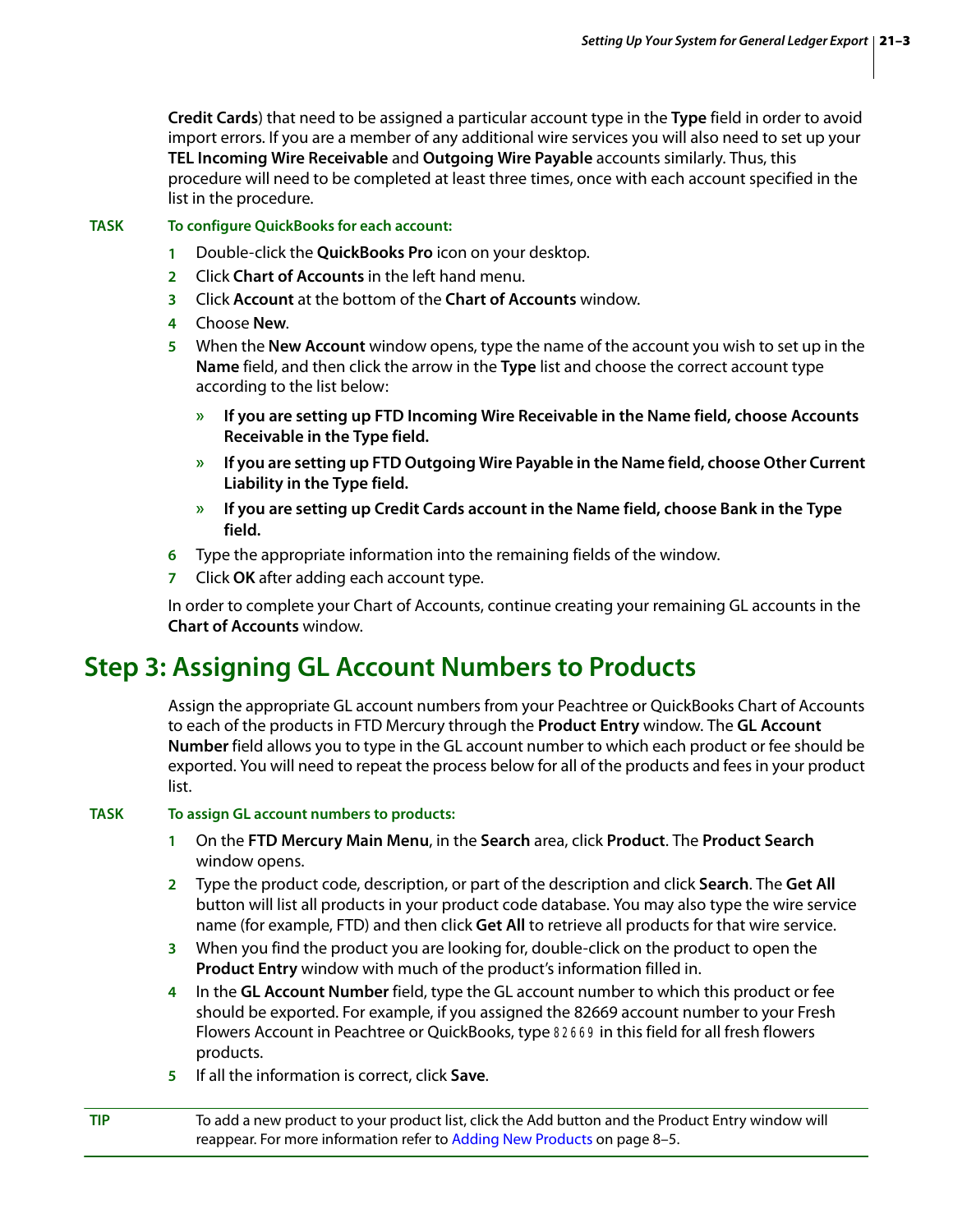#### **Step 4: Creating GL Export Defaults**

Basic GL settings, such as bank and wire service account numbers are defined in Mercury Administration. See GL Export Screen on page 24–17 for more information on how to set up these default GL settings so your export will work properly.

#### **General Ledger Export Window**

FTD Mercury keeps track of all your store's transactions. During the General Ledger export process, your system will search through the file containing those transactions. FTD Mercury will then send all transactions made up to and through your chosen end (sale) date to their appropriate accounts in either QuickBooks or Peachtree. Once the file is sent to your third-party accounting software, all transactions included in the export are cleared out of the transaction file, so your system starts fresh after each export.

Transactions that are part of an open Point of Sale session will not be exported until a z-out has been performed and the session is closed.

Mercury orders attached in Order Entry will not be exported if they have one of the following orderrelated messages associated with them:

#### **Table 21-1: Order-Related Messages that Prevent Exports**

| <b>Order Type</b>      | <b>Related Messages</b>    |
|------------------------|----------------------------|
| Outgoing               | CAN Pending, DENY, CONfirm |
| <b>Attach Incoming</b> | FORward, REJect            |

#### **Exporting the General Ledger File**

**IMPORTANT** Because your first export will include all transactions since you began using FTD Mercury, you should export all transactions prior to your first export. For example, if you wish to create a file for transactions occurring in August of 2000, but your system contains transactions prior to August, you will need to first export all transactions before and including July 31, 2000 by exporting with the end date of July 31, 2000. You should then create an export file with an end date of August 31, 2000. When you import the file in QuickBooks or Peachtree, be sure to import only the August 2000 file.

#### **TASK To perform a General Ledger export:**

- **1** On the **Management** menu, click **General Ledger Export**.
- **2** In the **End Date** list, click the arrow and select the cut-off date of the export. The export will include all billing records not previously exported, up to and including the date in this field.
- **3** The **File Name** field will display the path to the file that will be exported. To change this path, click the **Search** button and choose the new file to be exported.
- **4** Click the arrow in the **Store Name** list and choose the name of the store (if you have multiple stores) for which you wish to perform this export.
- **5** Click **Export**.
- **6** Click **Yes** to overwrite the previous file that was exported (this will not affect your General Ledger Export History), or **No** if you wish to send a file without overwriting the previous one.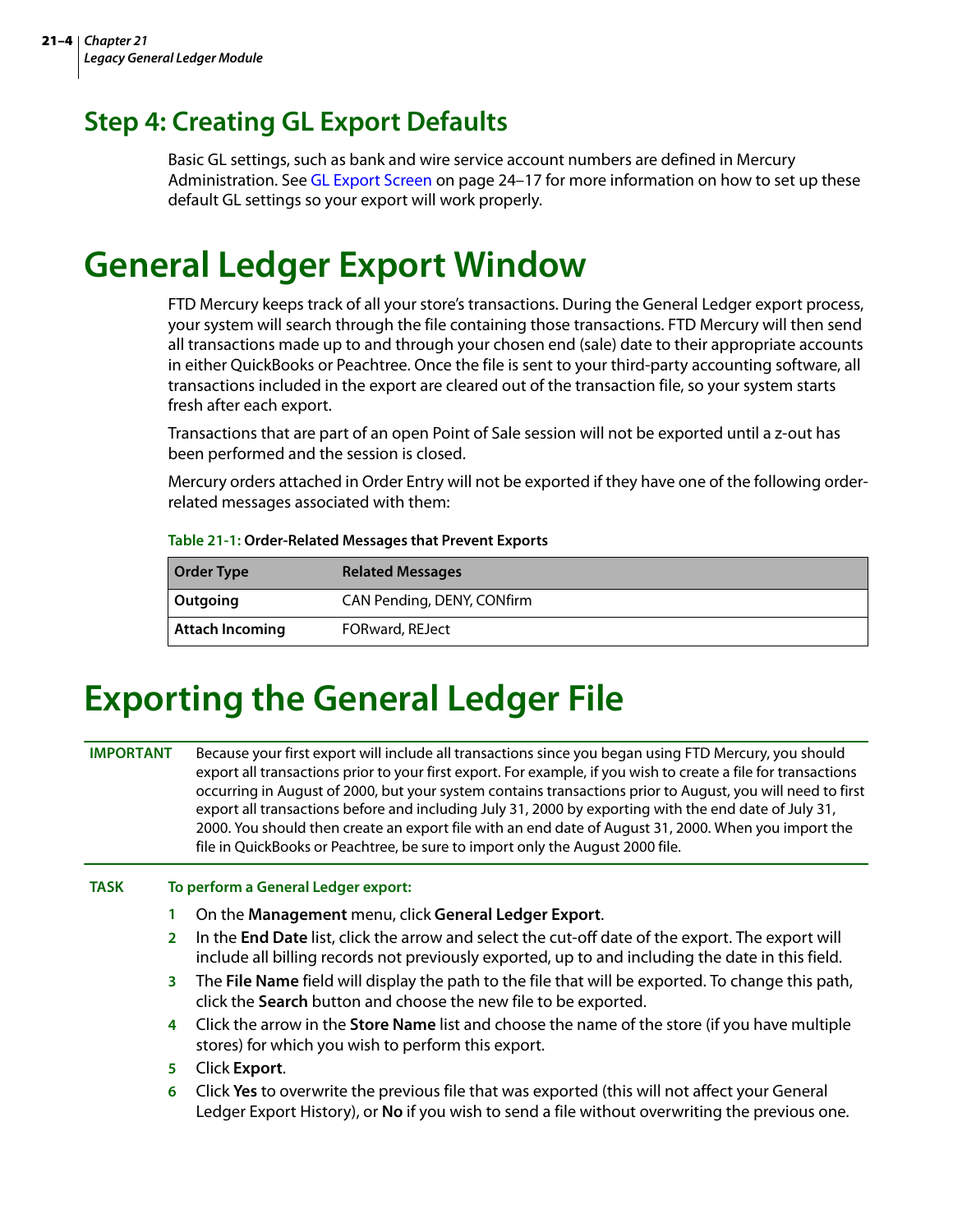**NOTE** Once your FTD Mercury transactions have been exported to QuickBooks or Peachtree, any updates to those transactions cannot be imported into those programs through a second GL export. Instead, you will need to change the transaction information manually in either QuickBooks or Peachtree.

#### **General Ledger Export History Window**

The **General Ledger Export History** window allows you view the date of each export as well as the credit and debit totals for each export. You may also use this feature to return to a previous export run so you may recreate or delete the most recently run file.

**TASK To return to a previous export run so you can re-create or delete the most recently run file:**

- **1** On the **Management** menu, click **GL Export History**.
- **2** In the **Store Name** list, click the arrow and select the store for which you want to view export history.
- **3** When the **General Ledger Export History** window populates with export run dates, select a run date and click **Export** to create the export file.
- **4** Follow the General Ledger export process as you normally would (see General Ledger Export Window on page 21–4) or click **Delete** to delete the selected export run.